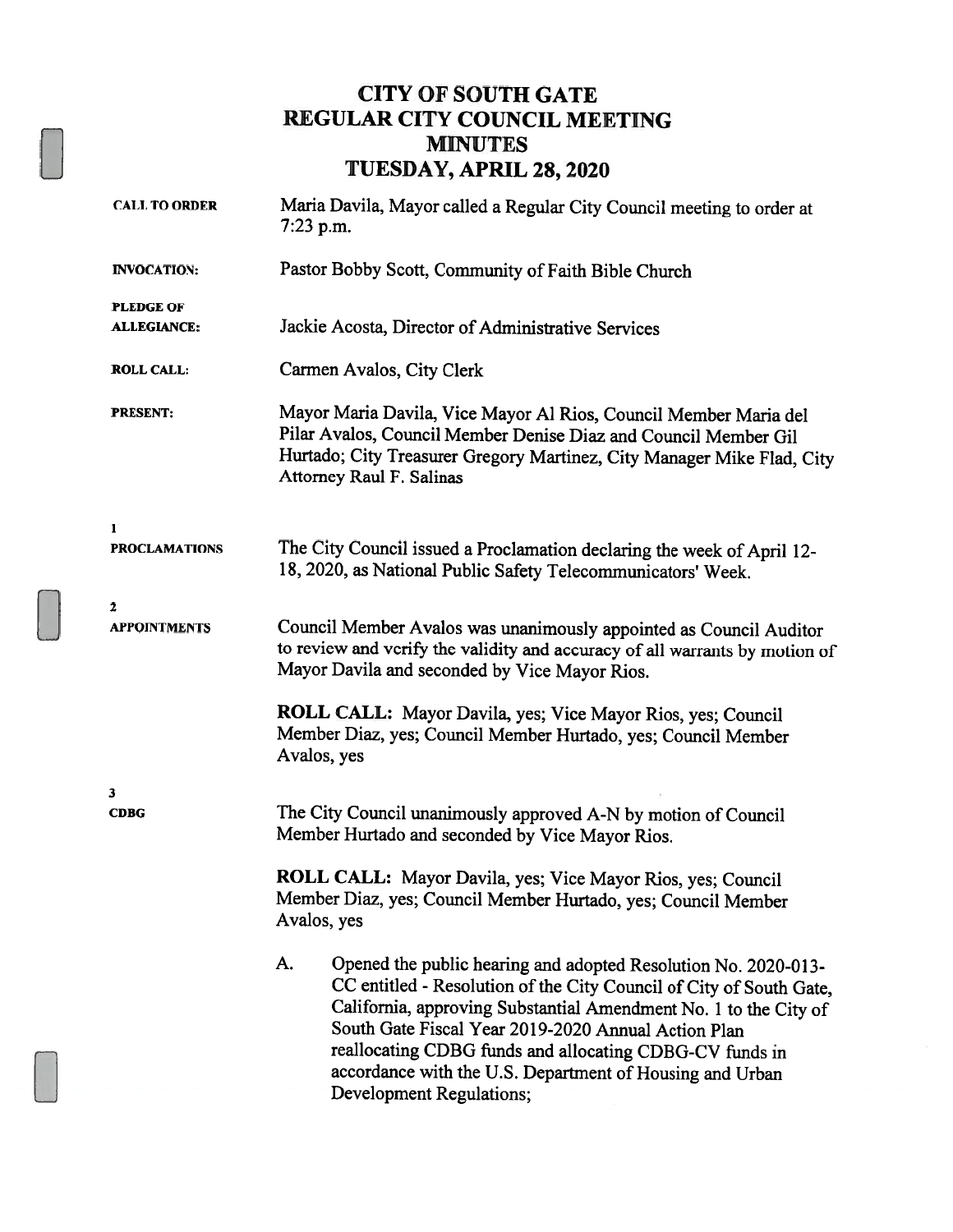3

- $\overline{C}$ DBG CONT'D B. Authorized an amendment of \$874,841 in CDBG-CV to the FY 2019/20 Annual Action Plan;
	- C. Increased the FY 2019/20 revenue projection in Account Number 243-4692 (CDBG-CV Funds) by \$874,841;
	- D. Authorized the reprogramming of FY 2019/20 CDBG (Code Enforcement) funds in the amount of \$375,000;
	- E. Adopted Resolution No. 2020-14-CC entitled Resolution of the City Council of the City of South Gate, California, approving the Small Business Job Retention and Creation Grant Program to assist qualified South Gate Businesses with Economic Development Assistance;
	- F. Appropriated \$200,000 to Account Number 243-607-43-6664 for the Small Business Job Retention Program;
	- G. Appropriated \$175,000 to Account Number 243-607-43-6645 for the Workforce Development Program;
	- H. Appropriated \$124,968 to Account Number 243-607-43-6101 for CDBG-CV Admin;
	- 1. Appropriated \$286,200 to Account Number 243-607-43-6660 for the Senior Food Distribution Program;
	- J. Appropriated \$62,500 to Account Number 243-607-43-6662 for COVID-19 Assessment and Testing;
	- K. Appropriated \$45,000 to Account Number 243-607-43-6634 for the Homeless Services Program;
	- L. Appropriated \$45,000 to Account Number 243-607-43-6656 for the Homeless Prevention and Counseling Services Program;
	- M. Appropriated \$20,000 to Account Number 243-607-43-6622 for the Family Violence Prevention and Education Program; and
	- N. Authorized the City Manager or his designee to enter into agreements with eligible sub-recipients, make all conforming modifications and edits, submit Substantial Amendment No. <sup>1</sup> to the FY 2019/20 Annual Action Plan to HUD; and execute all ancillary documents required by HUD.

Mike Flad, City Manager and Joe Perez, Director of Community Development provided a brief overview of the item.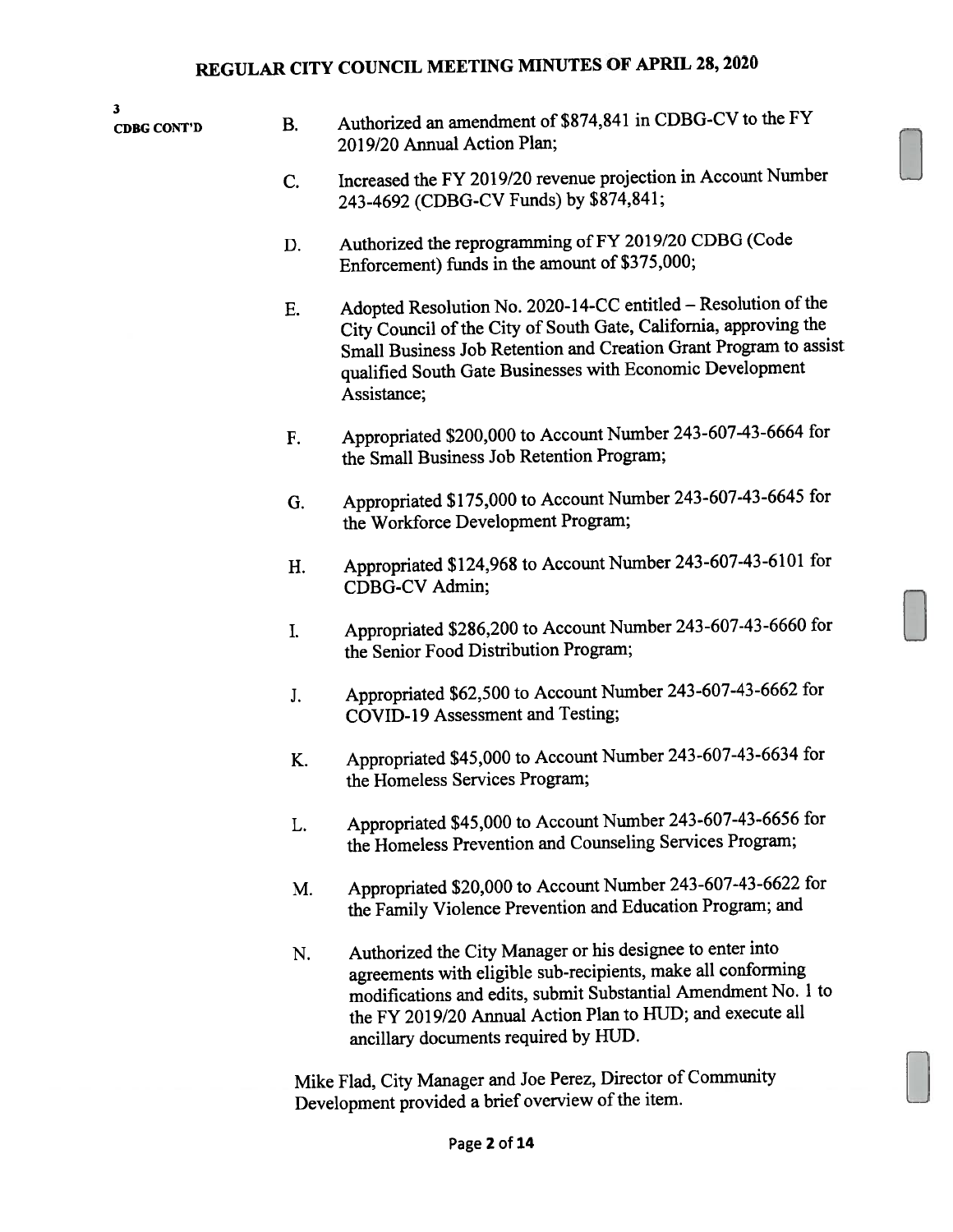3

CDBG CONT'D Council Member Hurtado added that for the small business loan, staff indicated it was based on <sup>a</sup> first come first served basis. He would like to look into business necessity as an alternative. Is there any programs available to address the needs of people that have lost their jobs?

> Mr. Perez responded that staff can provide <sup>a</sup> needs based criteria and report back to Council. The workforce development program will assist those that have lost their jobs. CDBG Funds have certain guidelines that the City needs to follow, being <sup>a</sup> senior or having <sup>a</sup> disability is easier to qualify for the funds. These programs have already been discussed with HUD and approved but we are required to amend our action <sup>p</sup>lan as we are providing more funding to these programs.

Council Member Diaz inquired about programs that assist with food for those in need, the status of the testing and asked how many people we would be able to help with the \$45,000.

Steve Costley, Acting Parks and Recreation Director updated Council on the food distribution program.

Mr. Perez stated that these are recommendations and everything can be modified and there is also more funding available that we will be bringing back to the City Council.

Council Member Hurtado asked if any of these programs are overlapping any existing programs.

Mr. Perez explained that even though there is funding available from other sources sometimes there are gaps in the coverage and not all applicants can get the funding.

Council Member Avalos asked if these are additional funds to Koo's manufacturing contribution and can our residents get tested even without showing symptoms.

Mr. Flad stated that it is assessment testing. This is not open to anyone that is asymptomatic currently. These protocols are constantly changing. We as <sup>a</sup> state do not have the capacity to have everyone tested that is asymptomatic.

Vice Mayor Rios asked about how much money has been spent on the food distribution and offering help for the unemployed. He is also concerned with the first come first serve policy and would to see <sup>a</sup> different selection process.

Mayor Davila opened the public hearing and asked if anyone in the audience wishes to speak on this item.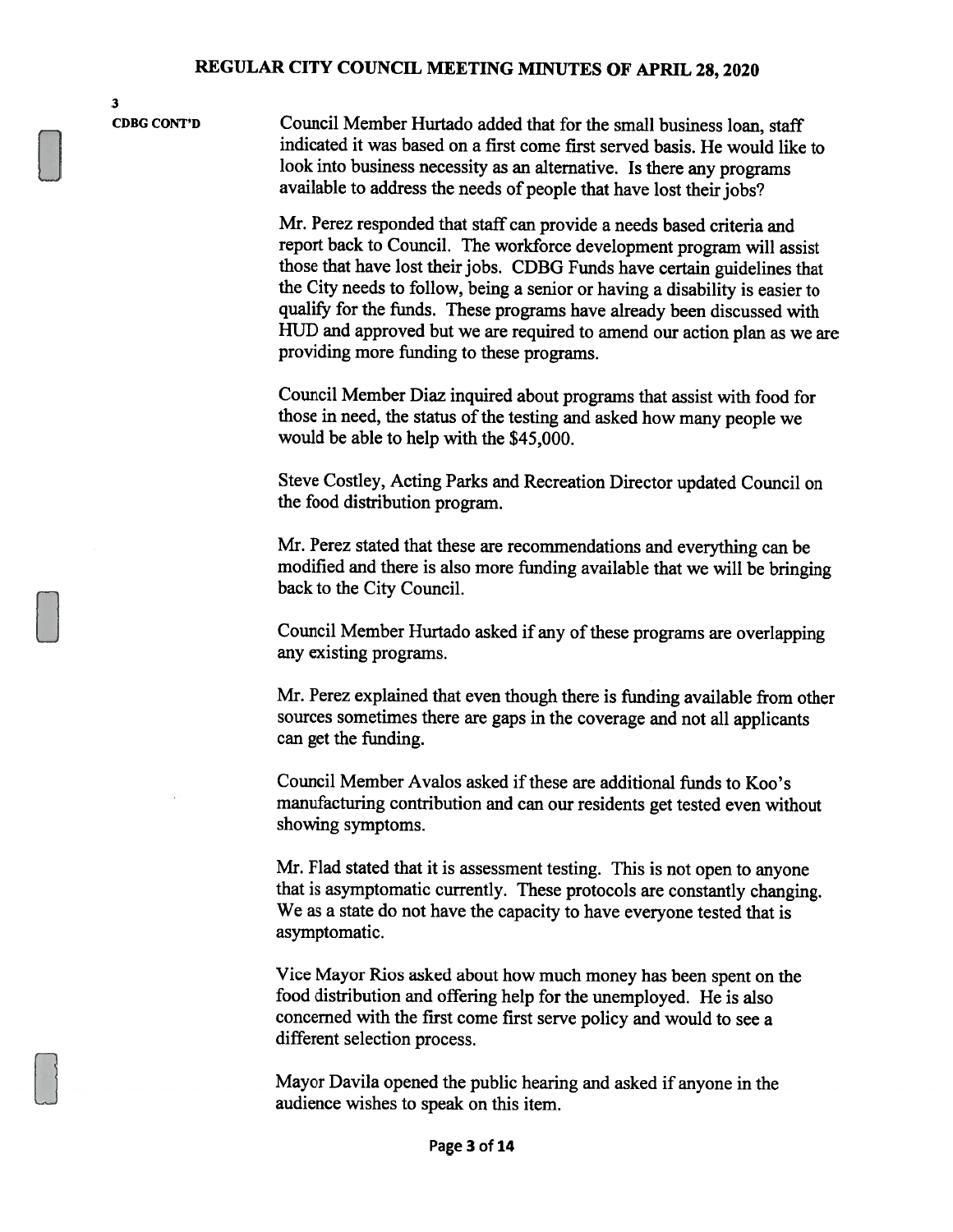3

CDBG CONT'D Jenny Carrillo, Altamed representative updated the Council on the testing center. They have opene<sup>d</sup> up testing for COVID- <sup>19</sup> to anyone who would want a test even if they are not showing symptoms. As of March 1st they have tested 2,174 at the South Gate evaluation center. <sup>503</sup> are South Gate residents and <sup>86</sup> peopie have tested positive. <sup>217</sup> have tested positive in South Gate with seven deaths. Currently, Altamed has lost 10.7 million dollars and at the end of the year we are estimated to lose 125 million dollars in revenue. Within the next three months many testing centers will close due to lack of funding and that is why partnerships with Cities is so important.

> Council Member Avalos asked if Altamed is receiving federal or county funding. She also asked what the turnaround is when an individual is tested.

Ms. Carrillo responded that they have not received any federal or county funding for testing. We did receive funds for job loss. The county has been supporting Altamed with the test kits. The turnaround for results is about four to five days.

Council Member Hurtado asked if we know how many have recovered

Ms. Carrillo does not have that information but will ge<sup>t</sup> back to the City Manager with an answer.

Council Member Diaz stated that she has heard from residents that the number for Altamed is not an appointment line but they have to go online to make an appointment. Her concern is that many of our residents do not have internet and are unable to schedule an appointment online.

Ms. Carrillo stated that she would ge<sup>t</sup> back to our City Manager on this issue as well but it is Altmeds practice not to turn anyone away. So even if they do not have an appointment they will be seen.

Council Member Rios asked what happens when <sup>a</sup> person tests positive.

Ms. Carrillo stated that it depends on what stage the patient is in. Sometimes they get sent directly to urgent care. If they get a positive but are asymptomatic they ge<sup>t</sup> <sup>a</sup> not from the doctor to stay home for two weeks.

Mr. Flad asked if Ms. Carrillo could explain the assessment process that Altamed provides.

Ms. Carrillo provided an overview of the process.

Cynthia Esquivel, spoke on the funding for the Workforce Development.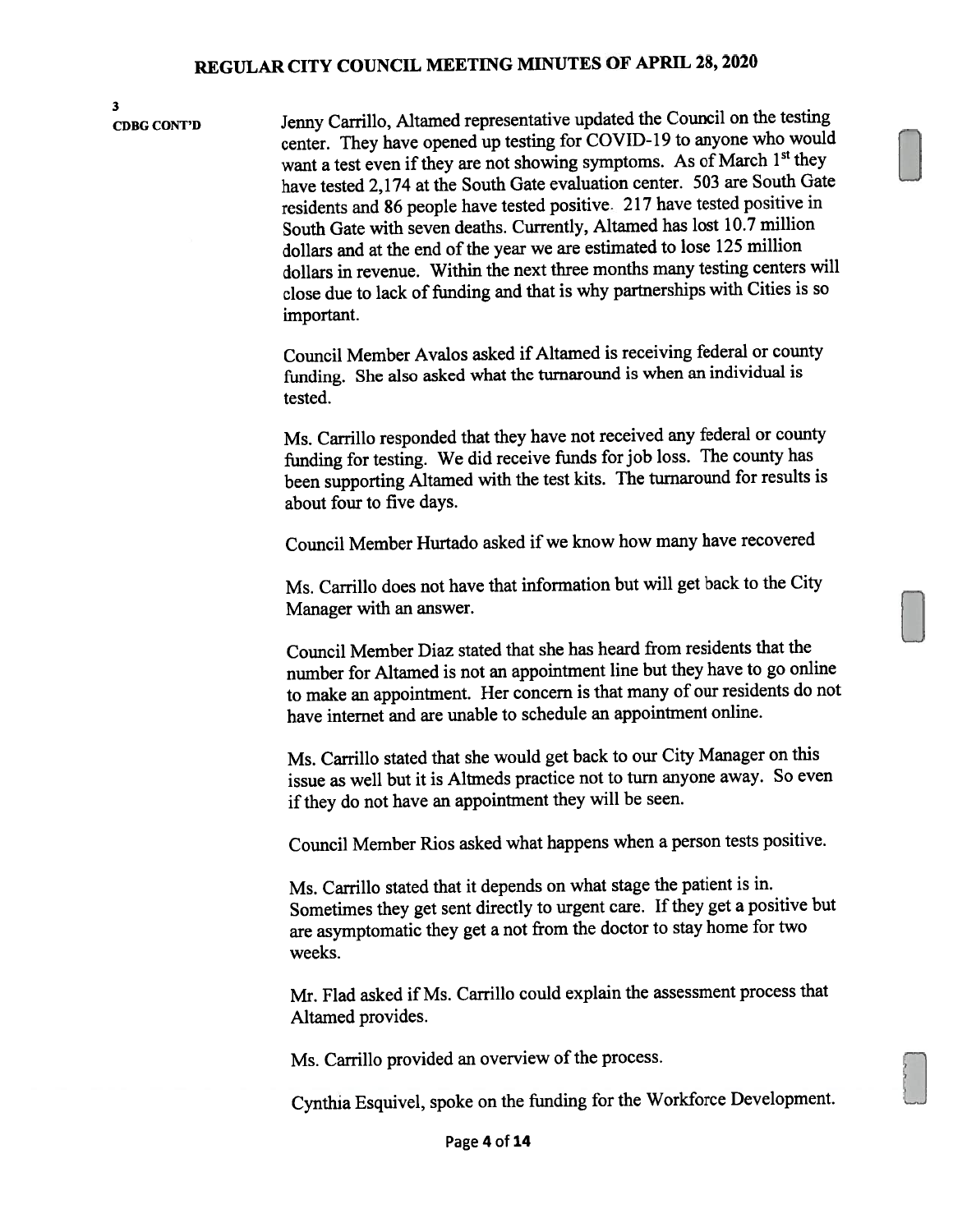3 CDBG CONT'D Virginia Johnson, thanked staff for their work on this report and the Bell Shelter for their work with the homeless. She heard that a lot of the food that was being distributed contains <sup>a</sup> lot of unhealthy sodium. Liz Ruiz thanked Council Member Diaz for her work on the food drive this weekend. She would like to see more funding set aside for those people that lost their jobs due to COVID 19. Is there <sup>a</sup> limit to how many time <sup>a</sup> person can be tested or are there any <sup>p</sup>lans for an anti-body test? Jennifer Cypert, thanked staff but stated that <sup>C</sup>OVID <sup>19</sup> is ever evolving and there are people who have been out of work for three to four months while the average check for unemployment is taking <sup>a</sup> month to process. She like to see some sort of program that helps the people that are not seniors or part of the LAUSD food program. Steve Lytle, Salvation Army thanked the City for their support and explained what services they can provide the community. Candice Esquivel, would like to see more funding opportunities for the families that have lost jobs and income due to COVID 19. John Montalvo, spoke on the criteria for the funding for the small businesses and the possibility of working with non-profits. Jeff Farber, Helpline Services, thanked the City for their support and explained what services they can provide the community. Luz Ruiz, thanked Council Member Diaz for working with Altamed and going through the testing process to better inform residents. She encourages Council Members to go out into the community to see firsthand what the residents need. Seeing no come forward, Mayor Davila closed the public hearing. 4 CDBG The City Council conducted <sup>a</sup> public hearing and unanimously approved <sup>A</sup> and <sup>B</sup> by motion of Vice Mayor Rios and seconded by Mayor Davila. ROLL CALL: Mayor Davila, yes; Vice Mayor Rios, yes; Council Member Diaz, yes; Council Member Hurtado, yes; Council Member Avalos, yes a. The recommended Citizen's Advisory Committee's list of propose projects and allocations for Community Development Block Grant

funds for fiscal year 2020/21; and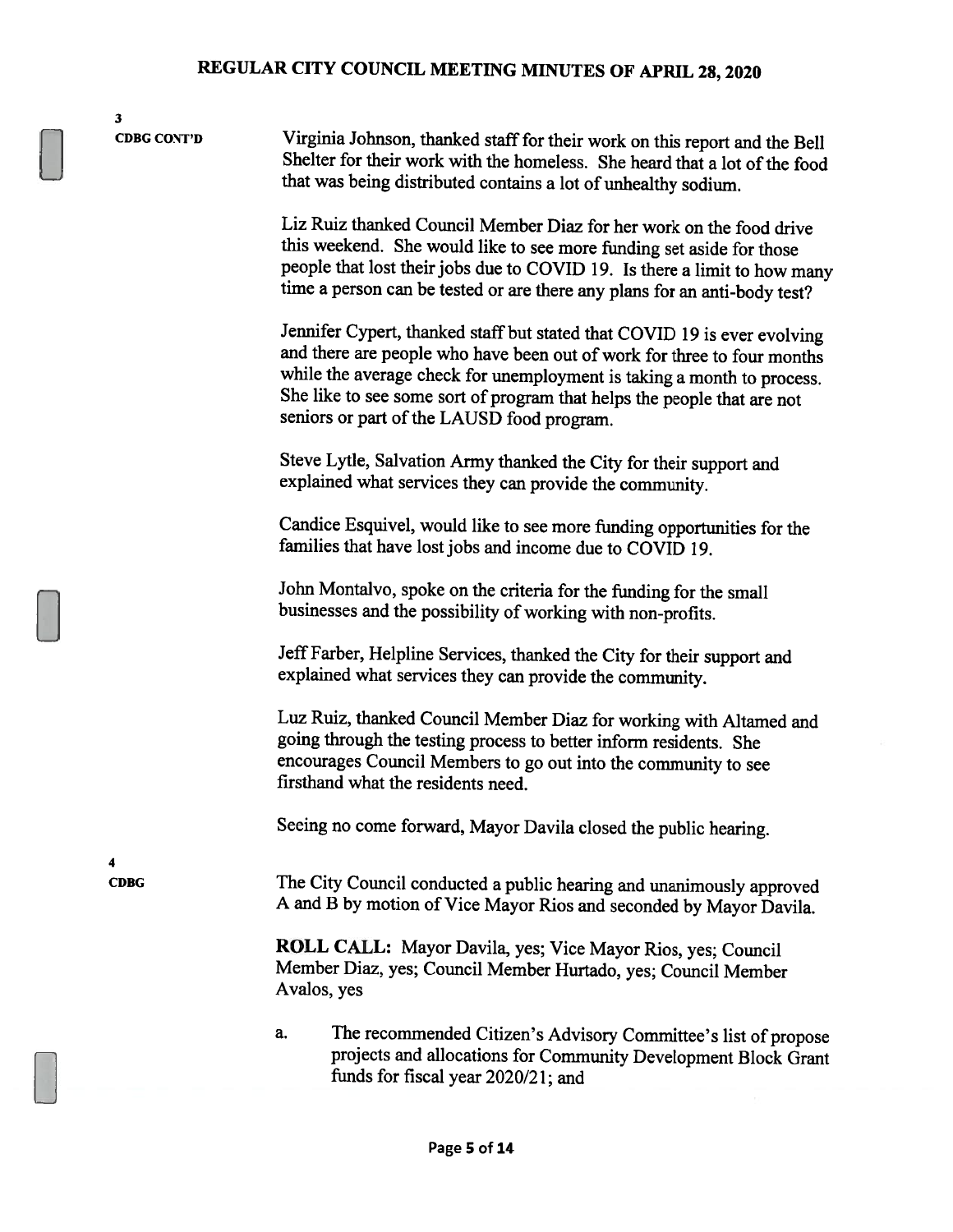| 4<br><b>CDBG CONT'D</b> | b.                                                                                                                                                                                                                | Determined the amounts to be appropriated per project from the<br>estimated \$1,400,000 Community Development Block Grant<br>funding for fiscal year 2020/21.                                                                                                                                           |  |
|-------------------------|-------------------------------------------------------------------------------------------------------------------------------------------------------------------------------------------------------------------|---------------------------------------------------------------------------------------------------------------------------------------------------------------------------------------------------------------------------------------------------------------------------------------------------------|--|
|                         | Mike Flad, City Manager and Joe Perez, Director of Community<br>Development provided a brief overview of the item.<br>Council Member Avalos asked how many South Gate residents are<br>assisted by organizations. |                                                                                                                                                                                                                                                                                                         |  |
|                         |                                                                                                                                                                                                                   |                                                                                                                                                                                                                                                                                                         |  |
|                         |                                                                                                                                                                                                                   | Mr. Perez stated that many of the organizations are in the audience and<br>will be able to answer that question specifically.                                                                                                                                                                           |  |
|                         |                                                                                                                                                                                                                   | Council Member Hurtado asked how the amount of money is distributed<br>to the various organizations and if any organizations that specialize in<br>mental health applied for the funds.                                                                                                                 |  |
|                         |                                                                                                                                                                                                                   | Mr. Perez explained the criteria the Citizen's Advisory Committee<br>Members follow and noted that it is based on the area that the organization<br>is in. As for the organizations that specialize in mental health, Helpline<br>has a whole mental health division that is provided to the community. |  |
|                         |                                                                                                                                                                                                                   | Mayor Davila opened the public hearing and asked if anyone in the<br>audience wishes to speak on this item.                                                                                                                                                                                             |  |
|                         |                                                                                                                                                                                                                   | Virginia Johnson, is hoping that the City Council will accept the<br>recommendation of the Citizen's Advisory Committee Members.                                                                                                                                                                        |  |
|                         |                                                                                                                                                                                                                   | John Montalvo, was concerned with the way that application from<br>Volunteers of America was processed. He also asked the Council Member<br>Hurtado recuse himself from this item for a conflict with Mr. Montalvo<br>that is a member of Volunteers of America.                                        |  |
|                         |                                                                                                                                                                                                                   | Cynthia Esquivel, is hoping that the City Council will accept the<br>recommendation of the Citizen's Advisory Committee Members. She also<br>stated the Committee went with the recommendation of staff and that<br>staff's recommendation was the denial of the Volunteers of America.                 |  |
|                         |                                                                                                                                                                                                                   | Candice Esquivel, stated that the Citizen's Advisory Committee approval<br>was based on staff's recommendation.                                                                                                                                                                                         |  |
|                         |                                                                                                                                                                                                                   | Jeff Farber, Helpline Services, thanked the City for their support and<br>explained what services they can provide the community.                                                                                                                                                                       |  |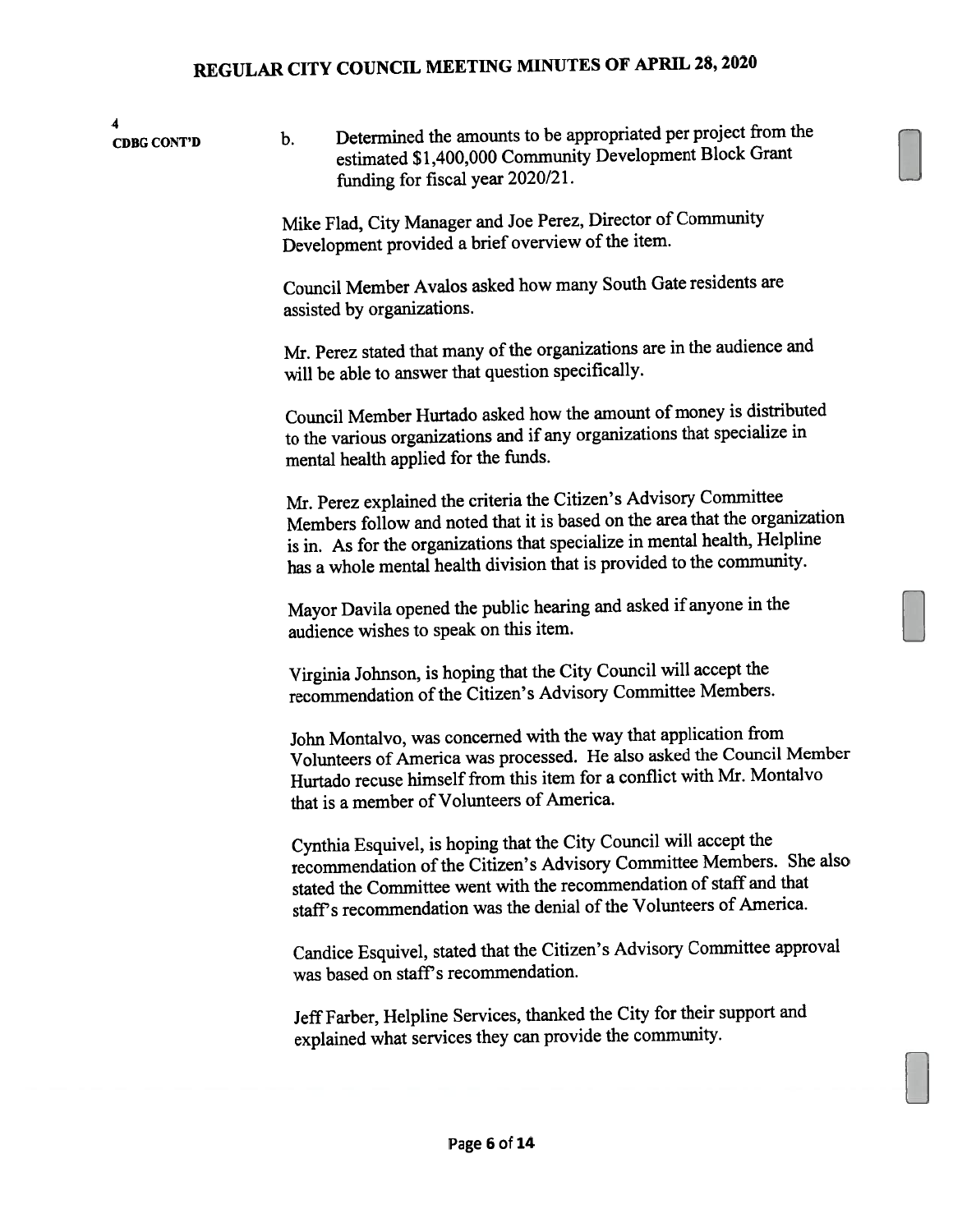| 4                              |                                                                                                        |                                                                                                                                                                                                                                                                             |
|--------------------------------|--------------------------------------------------------------------------------------------------------|-----------------------------------------------------------------------------------------------------------------------------------------------------------------------------------------------------------------------------------------------------------------------------|
| <b>CDBG CONT'D</b>             |                                                                                                        | Steve Lytle, Salvation Army thanked the City for their support and<br>explained what services they can provide the community.                                                                                                                                               |
|                                |                                                                                                        | Laura Maldonado, South Gate Police Department Domestic Violence<br>Program, thanked the City for their support and explained what services<br>they can provide the community.                                                                                               |
|                                | Jovanna Laborin, spoke on the review process that is conducted by the<br>Citizen's Advisory Committee. |                                                                                                                                                                                                                                                                             |
|                                |                                                                                                        | Seeing no one else come forward, Mayor Davila closed the public hearing.                                                                                                                                                                                                    |
| 5<br><b>EMERGENCY PLANNING</b> | Diaz.                                                                                                  | The City Council conducted a Public Hearing and approved A, B and C by<br>motion of Council Member Hurtado and seconded by Council Member                                                                                                                                   |
|                                | Avalos, yes                                                                                            | ROLL CALL: Mayor Davila, yes; Vice Mayor Rios, yes; Council<br>Member Diaz, yes; Council Member Hurtado, yes; Council Member                                                                                                                                                |
|                                | a.                                                                                                     | Authorizing utilization of 2020 U.S. Department of Justice-Bureau<br>of Justice Assistance Coronavirus Emergency Supplemental<br>Funding grant funds, in the amount of \$143,013, for the purchase<br>of equipment and facility renovations for the Police Department;      |
|                                | b.                                                                                                     | Increasing the Fiscal Year 2019/20 revenue projection in account<br>231-4630 (Police Grant DOJ-BJA Coronavirus ESF) by \$143,013;<br>and                                                                                                                                    |
|                                | c.                                                                                                     | Amending the Fiscal Year 2019/20 Police Grants Fund budget by<br>appropriating \$3,396 to account number 231-561-21-6202, \$6,925<br>to account number 231-561-21-6208, \$22,842 to account number<br>231-561-21-9006, and \$109,850 to account number 231-561-21-<br>9100. |
|                                |                                                                                                        | Mike Flad, City Manager and Randy Davis, Chief of Police provided a<br>brief overview of the item.                                                                                                                                                                          |
|                                |                                                                                                        | Council Member Avalos asked about supporting the employees that work<br>at City Hall due to the COVID-19 outbreak there is limited access to areas<br>where employees can take lunch.                                                                                       |
|                                |                                                                                                        | Raul Salinas, City Attorney asked if we could bring that question back<br>during Council Comments as it does not directly relate to this item.                                                                                                                              |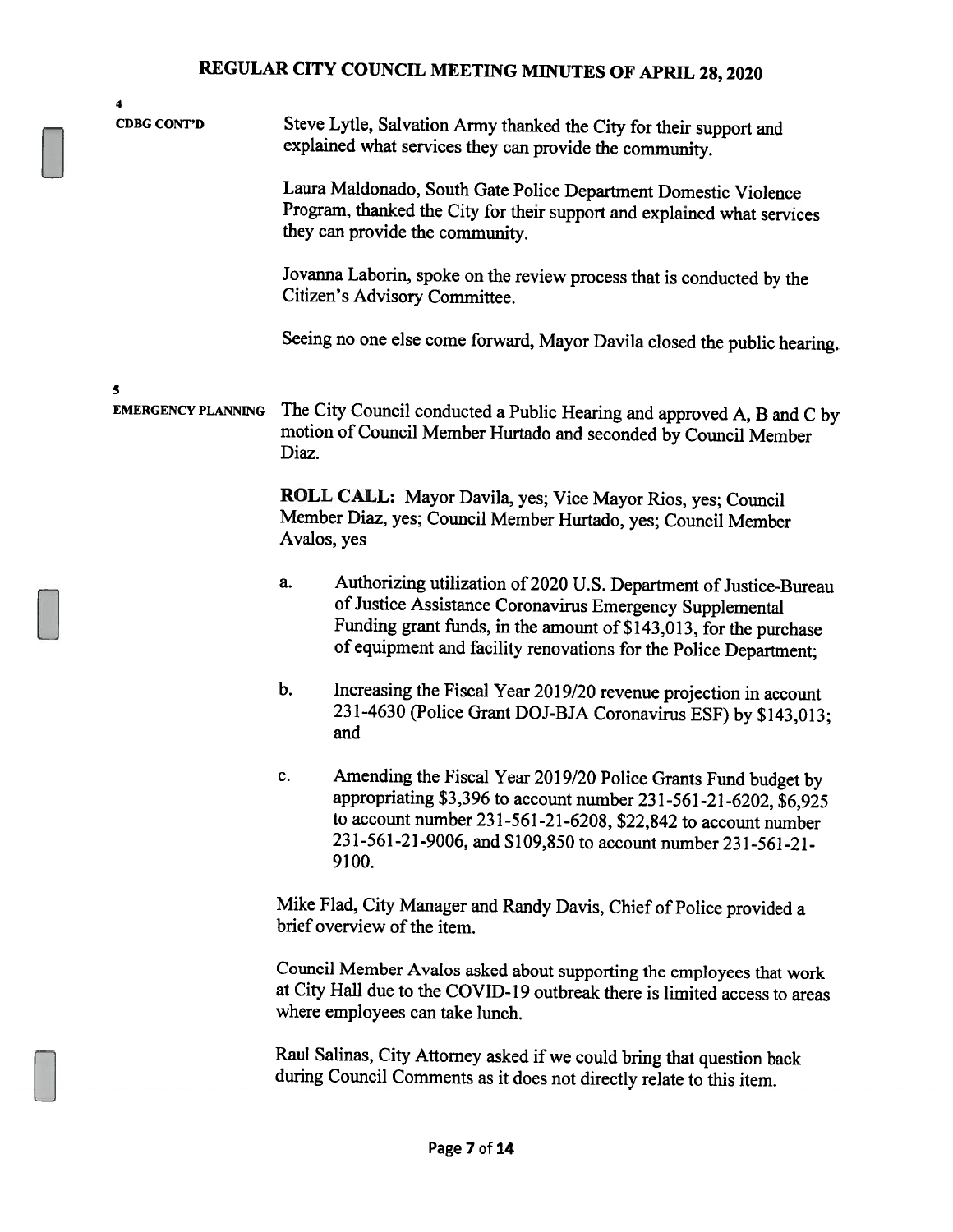$\alpha$ 

| 5<br><b>EMERGENCY PLANNING</b><br><b>CONT'D</b> | Mayor Davila opened the public hearing and asked if anyone in the<br>audience wishes to speak on this item.                                                                                                                                                                                                                                                     |  |  |
|-------------------------------------------------|-----------------------------------------------------------------------------------------------------------------------------------------------------------------------------------------------------------------------------------------------------------------------------------------------------------------------------------------------------------------|--|--|
|                                                 | John Montalvo is in support of this item.                                                                                                                                                                                                                                                                                                                       |  |  |
|                                                 | Thomas Buckley is in support of this item and commended the Police<br>Department for all they do for the community.                                                                                                                                                                                                                                             |  |  |
|                                                 | Seeing no one else come forward, Mayor Davila closed the public hearing.                                                                                                                                                                                                                                                                                        |  |  |
| 6<br>PUBLIC WORKS ADMIN                         | The City Council opened the public hearing regarding the proposed<br>Americans with Disabilities Act Self Evaluation and Transition Plan, City<br>Project No. 538-ARC, and unanimously continued said public hearing to<br>the regularly scheduled City Council Meeting of May 26, 2020 by motion<br>of Vice Mayor Rios and seconded by Council Member Hurtado. |  |  |
| <b>COMMENTS FROM</b><br>THE AUDIENCE            | Jorge Lopez, South Gate Part-Time Employee asked about a fund<br>withdrawal from employee's retirement accounts.                                                                                                                                                                                                                                                |  |  |
|                                                 | Virginia Johnson, thanked staff for their patience during teleconferencing<br>of the City Council meeting and voiced her opinion on Council Member<br>Diaz.                                                                                                                                                                                                     |  |  |
|                                                 | Consuelo Godoy, requested that Section 8 be brought back.                                                                                                                                                                                                                                                                                                       |  |  |
|                                                 | Nick Godoy, commented on the senior wellness check. He added that the<br>American Legion voted that there would be no Memorial Day event.                                                                                                                                                                                                                       |  |  |
|                                                 | Thomas Buckley spoke about the most recent article in the Patch about a<br>City Council power struggle.                                                                                                                                                                                                                                                         |  |  |
|                                                 | Jimmy Hugar, supports the current Mayor and Vice Mayor.                                                                                                                                                                                                                                                                                                         |  |  |
|                                                 | Jovanna Laborin, supports the current Mayor and Vice Mayor.                                                                                                                                                                                                                                                                                                     |  |  |
|                                                 | John Montalvo voiced his opinion on Council Member Hurtado and<br>Mayor Davila lack of support for the community.                                                                                                                                                                                                                                               |  |  |
|                                                 | Luz Ruiz voiced her opinion on Mayor Davila and the current City<br>Council.                                                                                                                                                                                                                                                                                    |  |  |
|                                                 | Irami, requested an assessment of traffic San Carlos Avenue and Liberty<br>Boulevard                                                                                                                                                                                                                                                                            |  |  |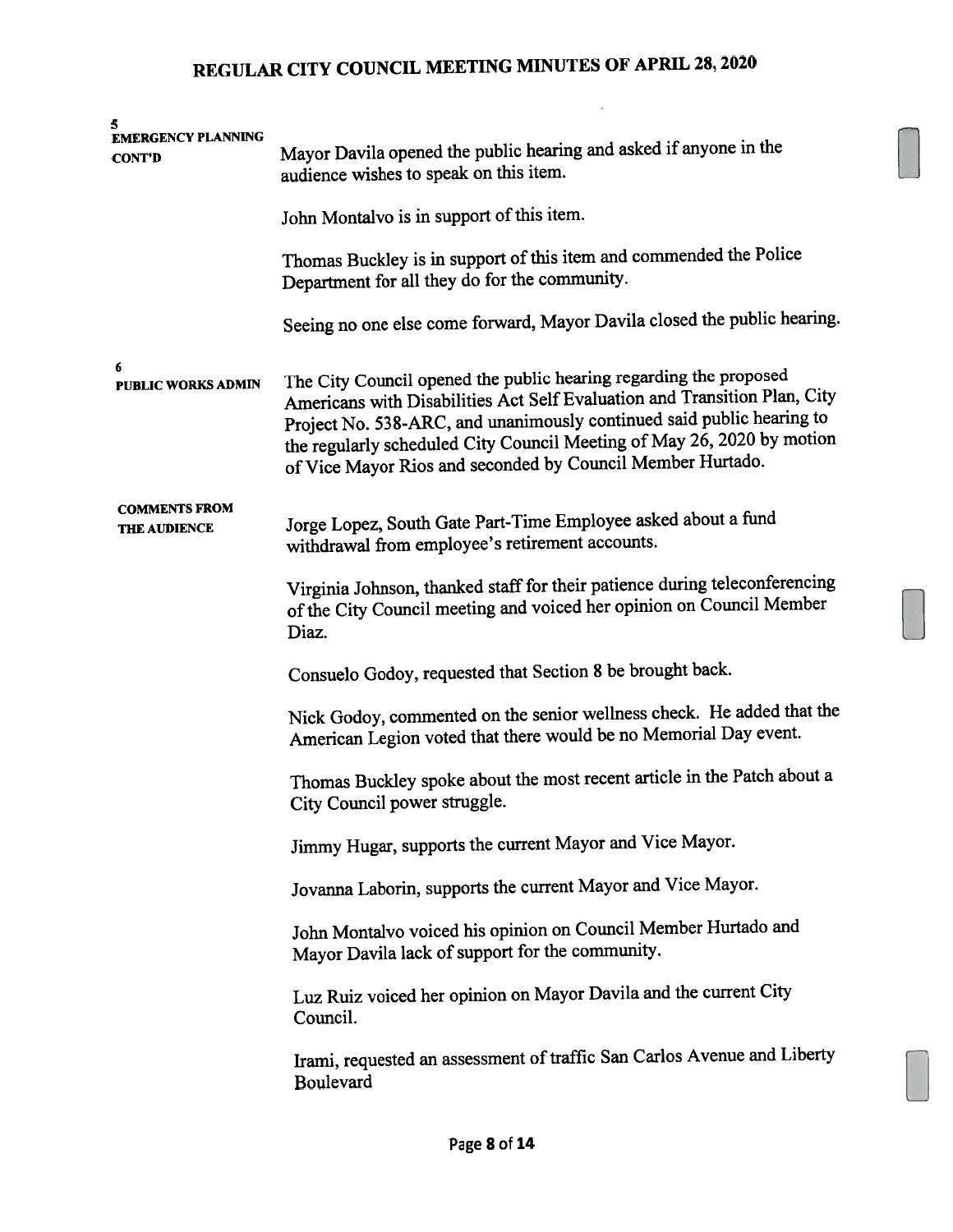#### REPORTS AND COMMENTS

FROM CITY OFFICIALS Mike Flad, City Manager spoke on how the City is working on allowing employees to have access to their retirement funds without penalty as the guidelines from the federal government are developed.

> Joe Perez, Director of Community Development stated that The Small Business Administration held <sup>a</sup> call for businesses to discuss loan opportunities through the SBA and there is another opportunity on April 29<sup>th</sup> for Spanish speaking business owners.

Steve Costley, Acting Director of Parks and Recreation announced that the City has cancelled the in person Memorial Day Event but staff is working on <sup>a</sup> virtual ceremony.

Greg Martinez, City Treasurer would like to see City Staff find a way to honor the Veterans at <sup>a</sup> Memorial Day tribute.

Council Member Avalos stated that she would like to see Council Members put aside their bias and work together to collaborate on the behalf of the people. She requested that we adjourn this meeting in honor of Hector Fernandez, South Gate Resident and all residents that have passed away due to the COVID-19 virus.

Council Member Diaz said that she agrees with Council Member Avalos and would like to adjourn the meeting in honor of the residents that have passed away due to the COVID-19 virus. She also reported on the actions in the community due to this virus. The League of California Cities is requesting a letter of support to our Assembly Member and Governor releasing CDBG funds and she requested that the City Manager look into this. She spoke about <sup>a</sup> rumor on social media about her wanting to bring in the Sheriff Department and wants this to stop.

Council Member Hurtado reminded everyone to fill out there Census forms. He stated that in the community there has been confusion on the citation process regarding street sweeping. He would like the City Attorney to set up an appointment to meet with Council Member Diaz and an appointment to meet with Mr. Montalvo. We have to put our differences behind us and represent the families of South Gate. He also agrees with Mr. Martinez that the City needs to honor our Veterans.

Vice Mayor Rios stated that we have to focus on the challenges of the community and move forward.

Mayor Davila thanked the callers for their opinions. She thanked Council Member Diaz for her work with these community food drives. We need to come together as <sup>a</sup> Council and work for the best interest on the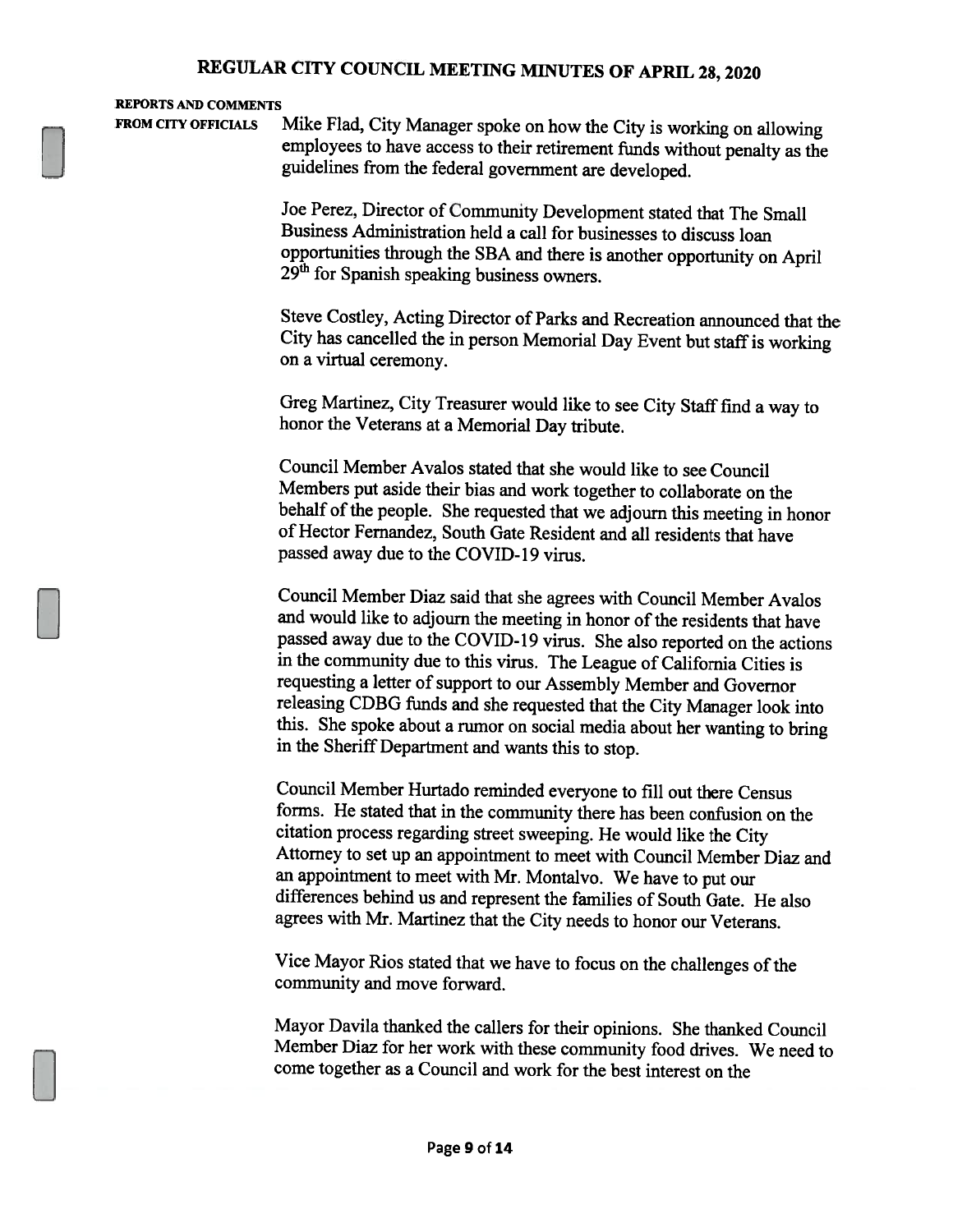| <b>REPORTS AND COMMENTS</b><br>FROM CITY OFFICIALS | community. On May 9th there will be food distribution at South Gate Park                                                                                                                                                                                                                                                                                                                                                                                                                                                                                                                                     |  |  |  |
|----------------------------------------------------|--------------------------------------------------------------------------------------------------------------------------------------------------------------------------------------------------------------------------------------------------------------------------------------------------------------------------------------------------------------------------------------------------------------------------------------------------------------------------------------------------------------------------------------------------------------------------------------------------------------|--|--|--|
| <b>CONT'D</b>                                      | and she invited everyone to come out and volunteer.                                                                                                                                                                                                                                                                                                                                                                                                                                                                                                                                                          |  |  |  |
| <b>CONSENT CALENDAR</b>                            | Agenda Items 8, 11, 12, 13, 14, and 15 were unanimously approved by<br>motion of Mayor Davila and seconded by Vice Mayor Rios. Items 7, 9,<br>10 and 16 was pulled for separate discussion.                                                                                                                                                                                                                                                                                                                                                                                                                  |  |  |  |
|                                                    | ROLL CALL: Mayor Davila, yes; Vice Mayor Rios, yes; Council<br>Member Diaz, yes; Council Member Hurtado, yes; Council Member<br>Avalos, yes                                                                                                                                                                                                                                                                                                                                                                                                                                                                  |  |  |  |
| 7<br><b>ASSESSMENT DISTRICT</b>                    | The City Council approved A and B by motion of Mayor Davila and<br>seconded by Council Member Hurtado.                                                                                                                                                                                                                                                                                                                                                                                                                                                                                                       |  |  |  |
|                                                    | ROLL CALL: Mayor Davila, yes; Vice Mayor Rios, abstain; Council<br>Member Diaz, yes; Council Member Hurtado, yes; Council Member<br>Avalos, yes                                                                                                                                                                                                                                                                                                                                                                                                                                                              |  |  |  |
|                                                    | Adopted Resolution No.2020-15-CC entitled - A Resolution of the<br>a.<br>City Council of City of South Gate preliminarily approving the<br>Engineer's Report required for the proceedings of the Fiscal Year<br>2020/21 Annual Levy of Assessments within the Street Lighting<br>and Landscape Maintenance District No.1; and                                                                                                                                                                                                                                                                                |  |  |  |
|                                                    | Adopted Resolution No. 2020-16-CC entitled - A Resolution of the<br>b.<br>City Council of City of South Gate declaring the City's intention to<br>levy and collect assessments under the Fiscal Year 2020/21 annual<br>levy and collection of assessments within the Street Lighting and<br>Landscape Maintenance District No. 1, and setting a Public<br>Hearing for May 26, 2020.                                                                                                                                                                                                                          |  |  |  |
| 8<br>PUBLIC WORKS ADMIN                            | The City Council unanimously adopted Resolution No. 2020-17-<br>CC entitled - A Resolution of the City Council of City of South<br>Gate adopting the Local Streets and Roads Funding Program Project List<br>for Fiscal Year 2020/21 to program \$1,800,000 in Senate Bill 1 funds to<br>the Citywide Sidewalk Improvements Project Phase VII, City Project No.<br>659-ST; the Alameda Street Complete Streets, City Project No. 660-ST;<br>and the Citywide Residential Resurfacing Project Phase II, City Project<br>No. 661-ST, in compliance with Senate Bill 1 requirements during<br>Consent Calendar. |  |  |  |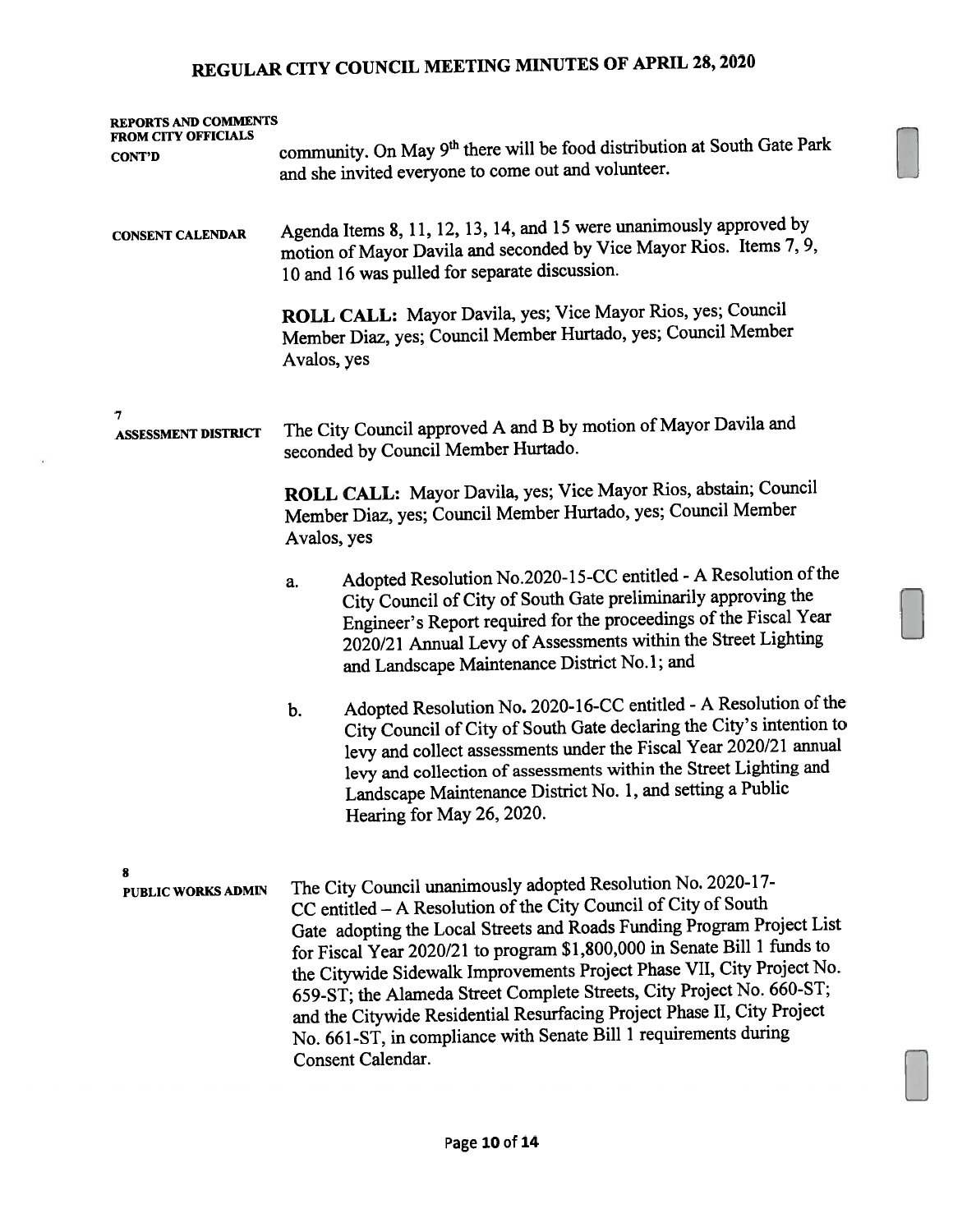| 9<br><b>GARFIELD/IMPERIAL</b><br><b>IMPROVEMENTS</b> | Avalos, yes   | The City Council unanimously approved Amendment No. 2 to Contract<br>No. 3068 with Harris & Associates to fund additional engineering design<br>services to add receptacles and to up light trees on Garfield Avenue, under<br>the Garfield Avenue and Imperial Highway Street Improvements, City<br>Project No. 413-ST, Federal Project No. STPL-5257(030), in an amount<br>not to exceed \$12,034 by motion of Council Member Hurtado and<br>seconded by Vice Mayor Rios.<br>ROLL CALL: Mayor Davila, yes; Vice Mayor Rios, yes; Council<br>Member Diaz, yes; Council Member Hurtado, yes; Council Member |
|------------------------------------------------------|---------------|-------------------------------------------------------------------------------------------------------------------------------------------------------------------------------------------------------------------------------------------------------------------------------------------------------------------------------------------------------------------------------------------------------------------------------------------------------------------------------------------------------------------------------------------------------------------------------------------------------------|
| 10<br><b>SOUNDWALL</b>                               |               | The City Council approved A and B by motion of Vice Mayor Rios and<br>seconded by Mayor Davila.                                                                                                                                                                                                                                                                                                                                                                                                                                                                                                             |
|                                                      | a.            | Approved an Easement Agreement Including Soundwall<br>Maintenance Obligations (Easement Agreement) with AVMGH<br>Six - Thunderbird Villa Limited Partnership for the construction of<br>the I-710 Corridor Soundwall Project, City Project No. 547-ST, in<br>the amount of \$121,000; and                                                                                                                                                                                                                                                                                                                   |
|                                                      | $\mathbf b$ . | Authorized the Mayor to execute the Easement Agreement in a<br>form acceptable to the City Attorney.                                                                                                                                                                                                                                                                                                                                                                                                                                                                                                        |
|                                                      | Avalos, yes   | ROLL CALL: Mayor Davila, yes; Vice Mayor Rios, yes; Council<br>Member Diaz, yes; Council Member Hurtado, abstain; Council Member                                                                                                                                                                                                                                                                                                                                                                                                                                                                            |
| 10<br><b>FIRESTONE CAPACITY</b>                      | Calendar.     | The City Council unanimously approved A and B during Consent                                                                                                                                                                                                                                                                                                                                                                                                                                                                                                                                                |
|                                                      | a.            | Approved Amendment No. 4 to Contract No. 3368 with Biggs<br>Cardosa & Associates, Inc., for additional construction<br>management services necessary to close-out the Firestone<br>Boulevard Regional Corridor Capacity Enhancements Project, in<br>an amount not to exceed \$54,093; and                                                                                                                                                                                                                                                                                                                   |
|                                                      | $\mathbf b$ . | Authorized the Mayor to execute Amendment No. 4 in a form<br>acceptable to the City Attorney.                                                                                                                                                                                                                                                                                                                                                                                                                                                                                                               |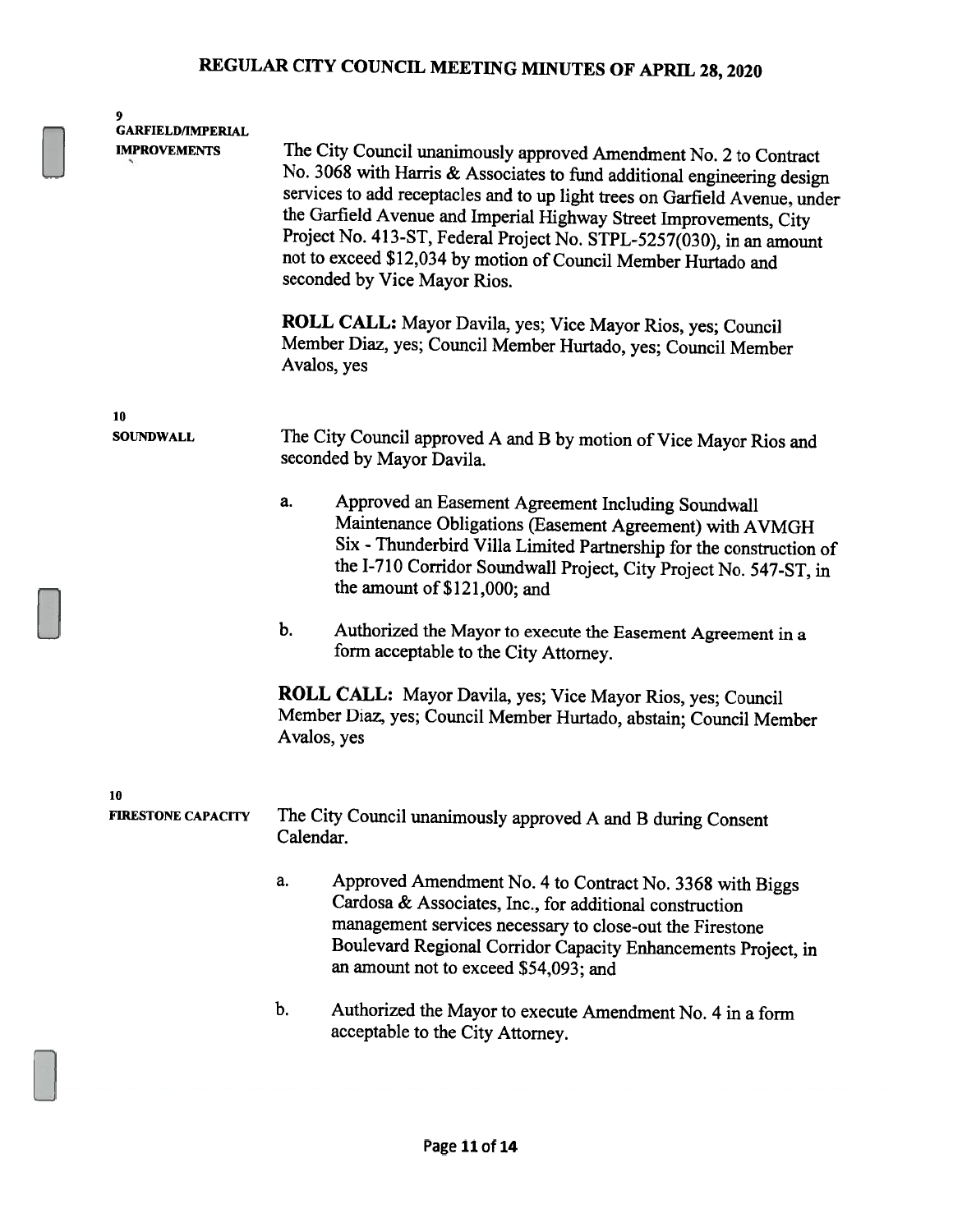| 12<br><b>COMMUNITY</b><br>PROMOTION | Calendar.                                                                     | The City Council unanimously approved A, B, and C during Consent                                                                                                                                                                                                                                                            |  |  |
|-------------------------------------|-------------------------------------------------------------------------------|-----------------------------------------------------------------------------------------------------------------------------------------------------------------------------------------------------------------------------------------------------------------------------------------------------------------------------|--|--|
|                                     | a.                                                                            | Approved Amendment No.1 to Contract No. 3562 with Tripepi<br>Smith and Associates, Inc., for additional Marketing and<br>Community Outreach Services on an as-needed basis to enhance<br>the City's public communication outlets, in the amount of<br>\$38,000.00;                                                          |  |  |
|                                     | b.                                                                            | Appropriated \$38,000.00 from the unassigned balance of the<br>General Fund to Account Number 100-601-42-6101 (General Fund<br>- Community Development Administration - Professional<br>Services) to fund the cost of this Amendment No. 1; and                                                                             |  |  |
|                                     | c.                                                                            | Authorized the Mayor to execute Amendment No. 1 in a form<br>acceptable to the City Attorney.                                                                                                                                                                                                                               |  |  |
| 13<br><b>TRANSPORTATION</b>         | The City Council unanimously approved A, B, and C during Consent<br>Calendar. |                                                                                                                                                                                                                                                                                                                             |  |  |
|                                     | a.                                                                            | Approved Amendment No. 1 to Contract No. 3483 with Kosmont<br>Companies, Inc., for Gateway District Real Estate Advisory<br>Services for the area located in the vicinity of the future West<br>Santa Ana Branch light rail station at Firestone Boulevard and<br>Atlantic Avenue, in the amount not to exceed \$20,000.00; |  |  |
|                                     | b.                                                                            | Appropriated \$20,000.00 from the unassigned General Fund<br>balance to account number 100-603-41-6101 (General Fund-<br>Community Development-Planning-Professional Services) to fund<br>the Amendment No. 1 to Contract No. 3483; and                                                                                     |  |  |
|                                     | c.                                                                            | Authorized the Mayor to execute Amendment No. 1 in a form<br>acceptable to the City Attorney.                                                                                                                                                                                                                               |  |  |
| 14<br><b>CDBG</b>                   | Calendar.                                                                     | The City Council unanimously approved A, B, C, and D during Consent                                                                                                                                                                                                                                                         |  |  |
|                                     | a.                                                                            | Approved Amendment No. 1 to Contract No. 3407 with Avant-<br>Garde, Inc., for as needed administrative services for the CDBG<br>and HOME Programs in an amount not to exceed \$110,000;                                                                                                                                     |  |  |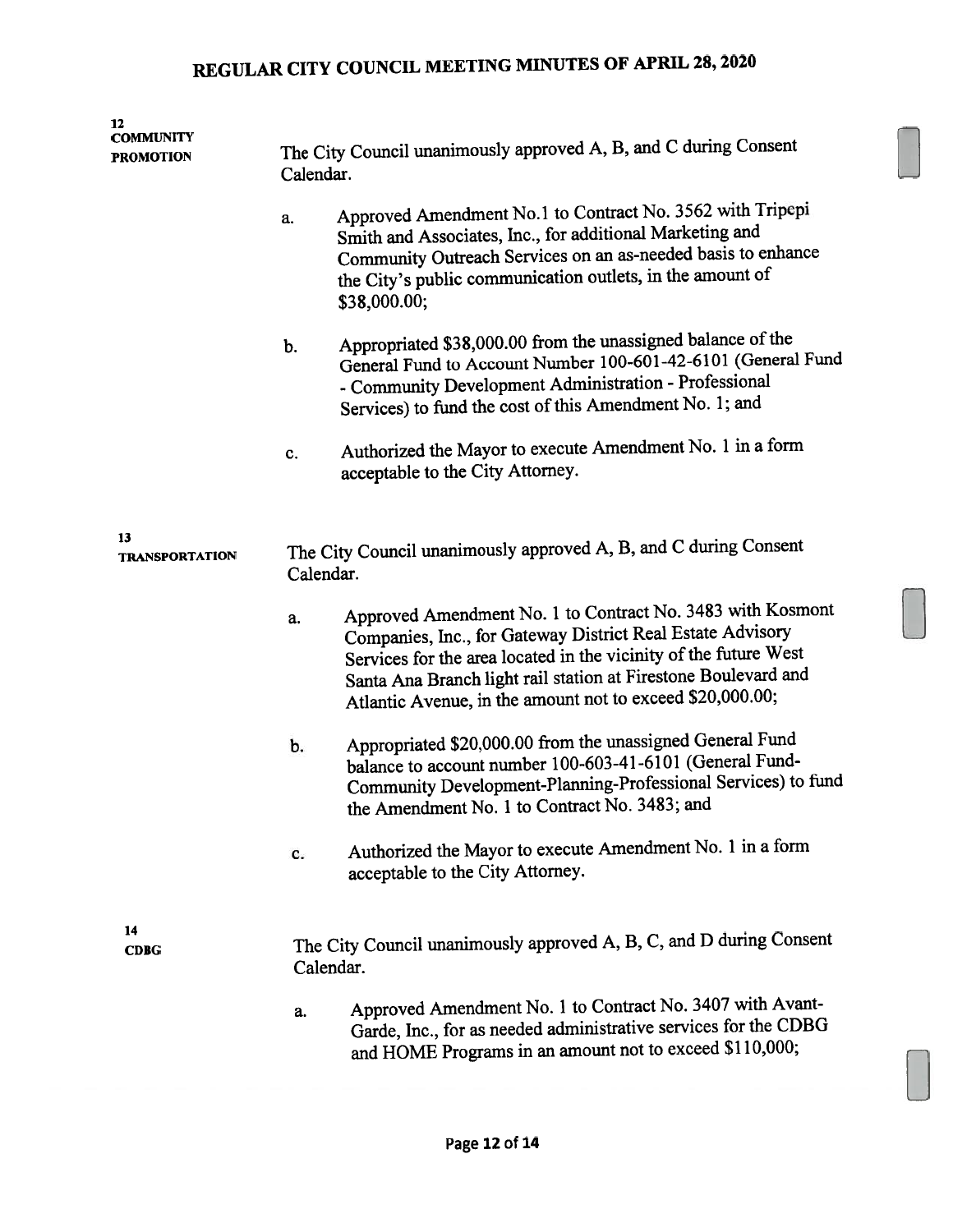| <b>CDBG CONT'D</b><br>15<br><b>CESAR CHAVEZ PARK</b> | b.<br>c.<br>d. | Appropriated \$60,000 from the unassigned General Fund balance<br>to account number 100-601-42-6101 (Professional Services) to<br>fund the unbudgeted amount for the Amendment No. 1; and<br>for additional administrative services related to the COVTD-19<br>pandemic;<br>Authorized the Mayor to execute Amendment No. 1 in a form<br>acceptable to the City Attorney. |
|------------------------------------------------------|----------------|---------------------------------------------------------------------------------------------------------------------------------------------------------------------------------------------------------------------------------------------------------------------------------------------------------------------------------------------------------------------------|
|                                                      |                | Appropriated \$50,000 from unassigned CDBG-CV administrative<br>funds to account number 243-607-43-6101 (Professional Services)                                                                                                                                                                                                                                           |
|                                                      |                |                                                                                                                                                                                                                                                                                                                                                                           |
|                                                      |                |                                                                                                                                                                                                                                                                                                                                                                           |
|                                                      |                | The City Council unanimously approved A, B, and C during Consent<br>Calendar.                                                                                                                                                                                                                                                                                             |
|                                                      | a.             | Approved Purchase Order with Miracle Recreation Equipment<br>Company for the purchase and renovation of the post and deck<br>playground equipment located at Cesar Chavez Park in the amount<br>of \$150,000, which includes \$144,449 for equipment and<br>installation and \$5,551 for grounding;                                                                       |
|                                                      | $b$ .          | Authorized the City's Purchasing Division to issue a Purchase<br>Order for this project in accordance with the City's purchasing<br>ordinance and policies; and                                                                                                                                                                                                           |
|                                                      | c.             | Authorized the Interim Director of Parks & Recreation to execute<br>any additional documents as may be required to properly<br>implement and manage this purchase and installation.                                                                                                                                                                                       |
| 16<br><b>MINUTES</b>                                 |                | The City Council unanimously approved A and B by motion of Mayor<br>Davila and seconded by Council Member Hurtado.                                                                                                                                                                                                                                                        |
|                                                      | a.             | Approved the Continued Regular Meeting minutes of April 14,<br>2020; and<br>$\mathcal{N}_{\mathcal{S}}\left(\mathcal{A}_{\mathcal{S}}\right) = \mathcal{N}_{\mathcal{S}}\left(\left\ \mathcal{S}_{\mathcal{S}}\right\ _{\mathcal{S}}\right)$                                                                                                                              |
|                                                      | b.             | Approved the Special Meeting minutes of April 15, 2020.                                                                                                                                                                                                                                                                                                                   |
|                                                      | Avalos, yes    | ROLL CALL: Mayor Davila, yes; Vice Mayor Rios, yes; Council<br>Member Diaz, yes; Council Member Hurtado, yes; Council Member                                                                                                                                                                                                                                              |